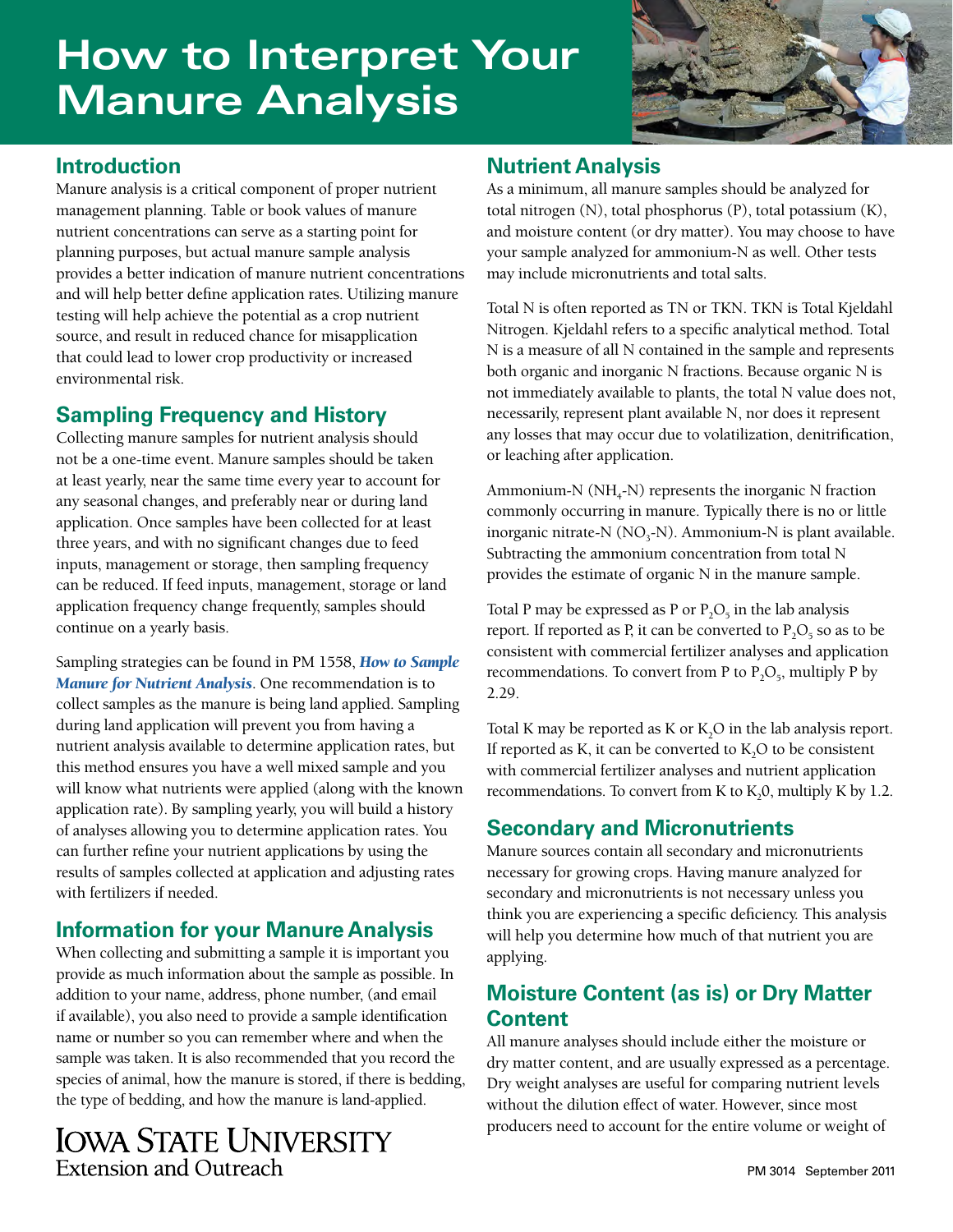manure (including water) when determining application rates, ask the laboratory to also report the nutrient analysis values on an "as-is" basis which accounts for the moisture content.

### **pH/Electrical Conductivity/Carbon: Nitrogen Ratio**

Most laboratories do not report the pH of manure samples as part of the standard test package. However, if manure is to be surface applied, then knowing the pH can be beneficial as high pH can increase the proportion of ammonium-N as ammonia-N and therefore result in increased volatilization during or after application.

Electrical conductivity (EC) is an indication of soluble salts. The units of measure are either millimhos per centimeter (mmho/cm) or deciSiemens per meter (dS/m). Soluble salts include all ions that are contained in manure liquids. This measurement can be used to help determine salt addition and potential salinity. Generally, salt build-up in Iowa soils from manure application is not a concern because of adequate rainfall that leaches salts out of the root zone. A measure of EC may be important when irrigating liquid manure or effluent onto standing crops so as to avoid potential leaf burn.

### Example Manure Analyses

### **EXAMPLE: Basic Analysis**

Cyclone Laboratories, LLC. 1000 Easy Street Cyclone Nation, IA 12345

Joe Farmer **Account Number: 50010** Our Town, IA 54321 Description: Barn A

239840 Trail Ridge Lane Sample Type: Beef Manure

Sample Submitted Date: 11/30/09 Received Date: 12/1/09 Report Date: 12/4/09

| Test                         | <b>Analysis as</b><br>received (%) | <b>Nutrients</b><br>pounds/ton |
|------------------------------|------------------------------------|--------------------------------|
| <b>Total Nitrogen (N)</b>    | 0.82%                              | 16.4                           |
| Phosphorus $(P_2O_5)$        | 0.62%                              | 12.5                           |
| Potassium (K <sub>2</sub> O) | 0.91%                              | 18.3                           |
| <b>Total Solids</b>          | 47.2%                              |                                |

#### **Comments:**

1. These are reported on an as-is basis.

2. The analysis is total nutrient content. When crediting manure as a nutrient source, the nutrients are considered only partially available the first year of application because some of them are in the organic form.



### **EXAMPLE: Analysis with Micronutrients**

Cyclone Laboratories, LLC. 1000 Easy Street Cyclone Nation, IA 12345

Joe Farmer **Account Number: 50010**<br>239840 Trail Ridge Lane Sample Type: Liquid Swii Sample Type: Liquid Swine Manure Our Town, IA 54321 Description: Barn A-Johnson Farm/Finisher

Sample Date: 10/17/11 Received Date: 10/19/11 Report Date: 10/20/11

| <b>Test</b>                                 | <b>Analysis</b><br>as<br>received | <b>Nutrients</b><br>pounds/<br>1,000<br>gallons | <b>Est. 1st year</b><br><b>availability</b><br>pounds/1,000<br>gallons |
|---------------------------------------------|-----------------------------------|-------------------------------------------------|------------------------------------------------------------------------|
| <b>Ammonium Nitrogen (NH<sub>a</sub>-N)</b> | 0.47%                             | 39.2                                            | 36.0                                                                   |
| <b>Organic Nitrogen (N)</b>                 | 0.10%                             | 8.3                                             | 7.0                                                                    |
| <b>Total Nitrogen (N)</b>                   | 0.57%                             | 47.5                                            | 44.0                                                                   |
| Phosphorus $(P_2O_5)$                       | 0.48%                             | 40.0                                            | 31.0                                                                   |
| Potassium (K <sub>2</sub> O)                | 0.14%                             | 11.7                                            | 10.0                                                                   |
| Sulfur (S)                                  | 0.25%                             | 20.8                                            | 9.0                                                                    |
| <b>Calcium (Ca)</b>                         | 0.36%                             | 30.0                                            | 22.0                                                                   |
| <b>Magnesium (Mg)</b>                       | 0.25%                             | 20.8                                            | 15.0                                                                   |
| <b>Sodium (Na)</b>                          | 0.23%                             | 19.2                                            | 14.0                                                                   |
| Copper (Cu)                                 | <b>136 ppm</b>                    | 1.13                                            | 0.80                                                                   |
| Iron (Fe)                                   | 104 ppm                           | 0.87                                            | 0.62                                                                   |
| <b>Manganese (Mn)</b>                       | <b>532 ppm</b>                    | 4.43                                            | 3.15                                                                   |
| Zinc (Zn)                                   | <b>145 ppm</b>                    | 1.20                                            | 0.86                                                                   |
| <b>Moisture</b>                             | 97.7%                             |                                                 |                                                                        |
| <b>Total Solids</b>                         | 2.3%                              |                                                 |                                                                        |
| <b>Soluble Salts (EC)</b>                   |                                   | 4 mmho/cm                                       |                                                                        |
| pH                                          | 8.8                               |                                                 |                                                                        |

#### **Comments:**

1. These are reported on an as-is basis.

2. The analysis is total nutrient content. When crediting manure as a nutrient source, the nutrients are considered only partially available the first year of application because some of them are in the organic form.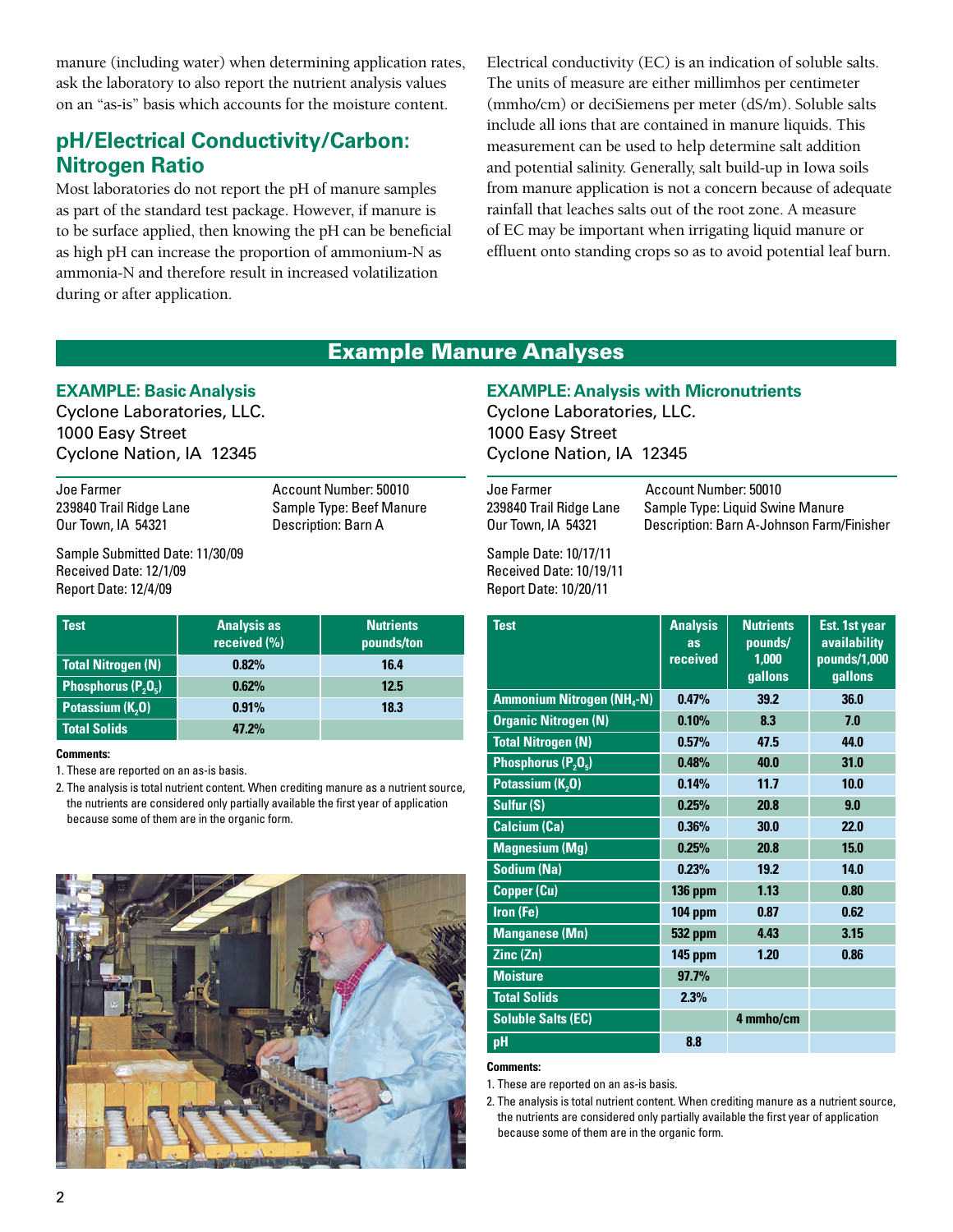The carbon (C) to N ratio (C:N) is a ratio of the total N and C analyses and is primarily measured in compost or manures containing large amounts of bedding or litter. The C:N ratio gives a general indication of whether the manure will be an immediate source of plant available N, or if microbial decomposition of the manure will make N plant unavailable (i.e. tie up or immobilize N) after application.

# **Nutrient Availability**

Some laboratories provide an estimate of nutrient availability. This estimate is based on livestock species, manure type, if the manure contains bedding, storage, handling and land application methods.

These estimates may or may not be based on research from land-grant universities and in some cases do not match what state regulatory agencies may require for nutrient management planning.

Caution is urged when using these values as reported on the manure analysis. In Iowa, manure nutrient availability values are published in PMR1003, *[Using Manure Nutrients for Crop](http://www.extension.iastate.edu/Publications/PMR1003.pdf)  [Production](http://www.extension.iastate.edu/Publications/PMR1003.pdf)*.

### **Using your Results in a Manure/ Nutrient Management Plan**

Once you have your manure test analyses back from the lab, you can use them in your manure plan to determine application rates or to determine the amount of nutrients applied from the manure. Application rates are primarily based on N or P needs for crop production. In Iowa, required nutrient management plans must use the Iowa P-Index to determine if rates will be based on N or P.

### **Using Example Analyses**

Using the example manure nutrient analyses provided in this fact sheet, the nutrient concentrations from your swine finisher building are:

Total N: 47.5 pounds N/1,000 gallons

Total P: 40.0 pounds  $P_2O_5/1,000$  gallons

Total K:  $11.7$  pounds K<sub>2</sub>O/1,000 gallons

Your Iowa P-Index Score is 1.8, which allows you to apply manure at a N rate. You are applying manure to corn in a corn-soybean rotation. You are planning nutrient applications for 200 bushels/acre corn yield. Your soybean yield average is 60 bushels/acre. Your **[soil test](http://www.extension.iastate.edu/Publications/PM1688.pdf)** is 19 ppm Bray  $P_1$  (Optimum category) and 165 ppm Ammonium Acetate K (Optimum category). You will inject the liquid manure.



The N rate based on corn fertilization need for the rotation is 133 pounds N/acre (Maximum Return to N, MRTN) based on the *[Corn N Rate Calculator](http://cnrc.agron.iastate.edu/)* and a price ratio (N price to corn price) of 0.10. An alternate rate could be based on a lower price ratio, 0.05, where the value of N in the manure is discounted. That MRTN rate is 153 pounds N/acre. (NOTE: DNR manure plans still allow you to use a yield goal multiplied by a N factor to determine N application rates).

For the two year rotation, the *[removal rate](http://www.extension.iastate.edu/Publications/PM1688.pdf)* (based on harvested grain since the soil test is in the Optimum category) for  $P_2O_5$  is 123 pounds/acre (75 pounds/acre for corn + 48 pounds/acre for soybean). The *[removal rate](http://www.extension.iastate.edu/Publications/PM1688.pdf)* for K<sub>2</sub>O is 150 pounds/acre (60 pounds/acre for corn + 90 pounds/acre for soybean).

The manure is injected in late fall and the crop *[nutrient](http://www.extension.iastate.edu/Publications/PMR1003.pdf)  [availability](http://www.extension.iastate.edu/Publications/PMR1003.pdf)* is 100% for N, P, and K.

The manure *[N volatilization correction factor](http://www.extension.iastate.edu/Publications/PMR1003.pdf)* is 0.98 for injected manure.

The manure application rate based on N is: 133 pounds N/acre ÷ 47.5 pounds N/1,000 gallons x 0.98 (volatilization correction factor)  $x 1.00$  (availability factor) = 2,800 gallons/acre.

At this N application rate you have supplied:

2,800 gallons/acre x 40 pounds  $P_2O_5/1,000$  gallons x 1.00 (availability) = 112 pounds  $P_2O_5/acre$ 

2,800 gallons/acre x 11.7 pounds  $K_2O/1,000$  gallons x 1.0 (availability) = 32 pounds  $K_2O/(\text{acc})$ 

The N based rate allows P to be met for the corn crop (75 pounds  $P_2O_5/acre$ ) and part of the soybean crop need, but supplemental P will need to be applied for the following soybean crop. The N based rate does not meet the K needs for either crop. Supplemental K will need to be applied.